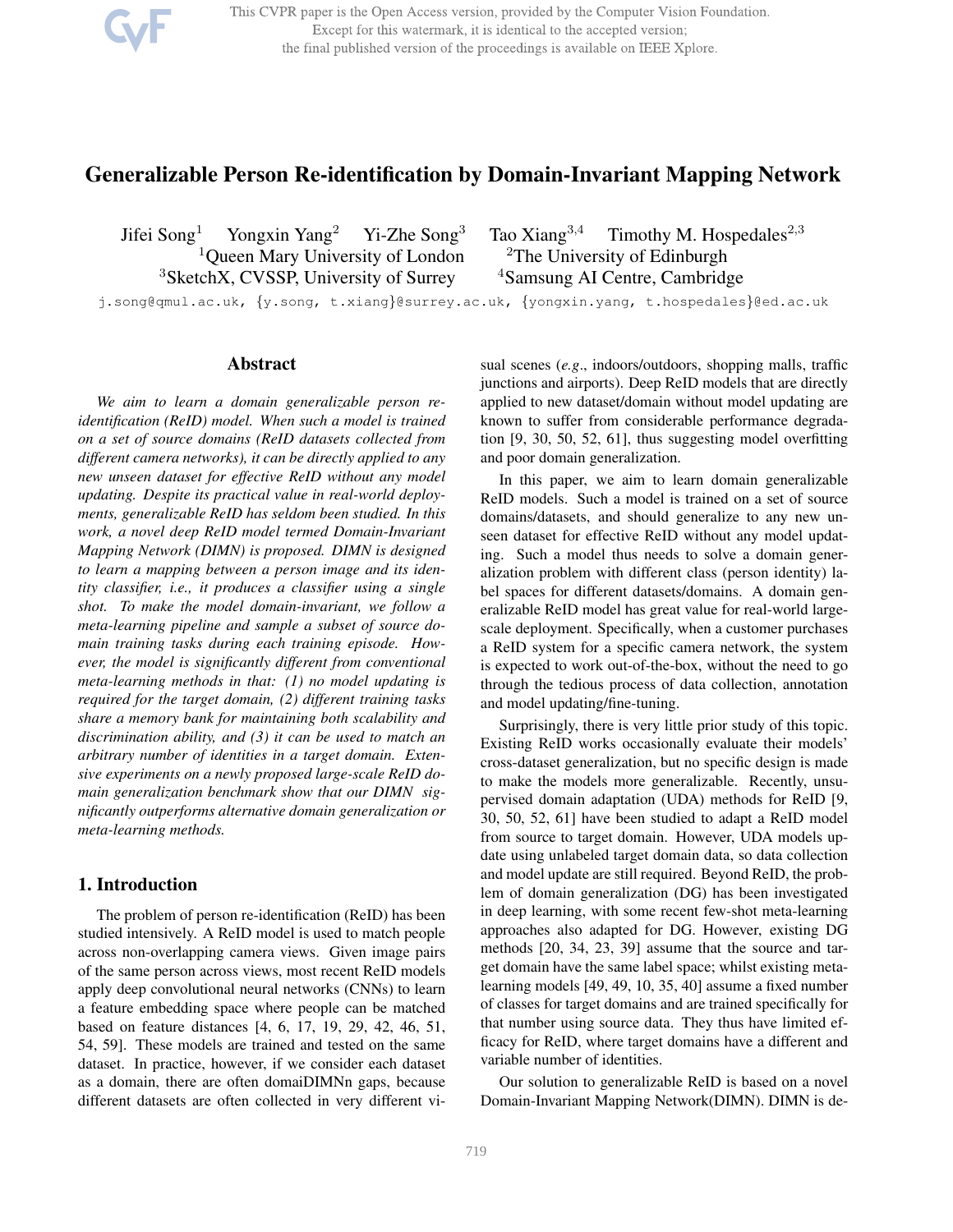signed to learn a mapping between a person image and its identity classifier weight vector, *i.e*., it produces a classifier using a single shot. Once learned, for a target domain, each gallery image will be fed into the network to generate the weight vector of a specific linear classifier for the corresponding identity. A probe image will then be matched using the classifier by computing a simple dot product between the weight vector and a deep feature vector extracted from the probe. To make the model domain-invariant, we follow a meta-learning pipeline and sample a subset of source domain training tasks (identities) during each training episode. However, the model is significantly different from conventional meta-learning methods in that: (1) No model updating is required for the target domain. (2) Different training tasks share a memory bank which is updated with a running average strategy. This memory bank ensures that the model training is scalable to a large number of identities in the source domain, and importantly the learned DIMN becomes more discriminative. (3) Once trained, the model can be used to match an arbitrary number of identities in a target domain.

Our contributions are as follows: (i) For the first time, the domain generalization problem in person ReID is explicitly highlighted and also tackled by designing a ReID model that is tailor-made for coping with unknown target domains. (ii) A novel Domain-Invariant Mapping Network(DIMN) is proposed whose generalizability comes from its ability to map an image directly into an identity classifier. An effective meta-learning based training strategy is also formulated with a new memory bank module introduced for scalability and discriminativity. (iii) A large-scale ReID domain generalization benchmark is defined, using five existing ReID datasets as source domains and four others as target domains. Extensive experiments validate the generalizability of our DIMN and suggest that it is superior to the stateof-the-art domain generalization and meta-learning alternatives.

# 2. Related Work

Person Re-Identification Recent person ReID models are dominated by deep feature learning approaches [4, 6, 17, 19, 29, 42, 46, 51, 54, 59]. Since different datasets contain different person identities captured by cameras of different viewing conditions, it has been noted that these state-ofthe-art ReID models often overfit to training datasets and generalize poorly when applied directly to a new dataset with fine-tuning [9, 30, 50, 52, 61]. This had led to a new research direction on unsupervised ReID based on unsupervised domain adaptation (UDA). A UDA model assumes that there exists an unlabelled training set from the target domain. Recent UDA based ReID models mainly exploited GAN [11] based image-synthesis [9, 61] or domain alignment [50, 30]. However, GAN based model training is unstable; domain alignment methods often rely on attribute annotation thus having limited applicability. In contrast, our DIMN is a domain generalization model that does not require any data from the target domain for updating. It is thus much more generally applicable.

**Domain Generalization** Our model tackles the Domain generalization (DG) [20, 34] problem. DICA [34] proposed to learn the domain-invariant features via a kernel-based optimization. Recently, Motiian *et al*. extended a supervised domain adaptation network to DG by explicitly imposing a semantic alignment loss on every unpaired data [33]. The idea of adversarial training for unseen domain data synthesis is exploited in CrossGrad [39], where pseudo training instances are generated by perturbations in the direction of the gradient of the domain classifier and category classifier respectively. As an early attempt to apply metalearning techniques to DG, MLDG [23] proposed to align meta-train and meta-test gradients, using the same training schedule, *i.e*., task (re)sampling, as the meta-learning model MAML [10]. Though both are derived from MAML, Reptile [35] does not consider the expensive second-order gradients in episodic training. Note that our DG ReID problem is more challenging than the category-level recognition problems considered in existing DG studies. This is because the target classes/identities are different to the source ones, which means we have to deal with domain gap and disjoint label space simultaneously. We show that our DIMN is much more effective than a number of state-of-the-art DG baselines including [39, 23, 35] (see Sec. 4.2), due to its unique end-to-end image-to-classifier learning.

Meta-learning Learning to learn or meta-learning [45] is topical in the machine learning community, and one of its well-received applications is few-shot learning (FSL). FSL aims to recognize novel visual categories from limited labelled examples, where conventional fine-tuning is unlikely to work due to over-fitting. Matching network [49] used an attention mechanism to learn a more generalizable embedding space from labelled images, and can be viewed as a weighted nearest neighbour classifier while predicting unseen classes' images. Prototypical networks [41] proposed to learn a prototype for each class, where the classification is based on computing the distances to those prototypes. Instead of using the prototype to generate the linear classifier, PPA [40] learns to derive the classifier parameters from the averaged supporting activations. Apart from metric learning solutions [41, 49], another promising approach is learning to optimize. E.g., [37] reformulated stochastic gradient descent (SGD) optimizer in an LSTM-based meta-learner, by replacing the fixed updating rule (SGD) with the data-driven one (trainable LSTM). Model-agnostic meta-learning (MAML) [10] aims to learn a good initialization, where the model can be adapted to a new task quickly, *e.g*., through one or few SGD updating steps. Many meta-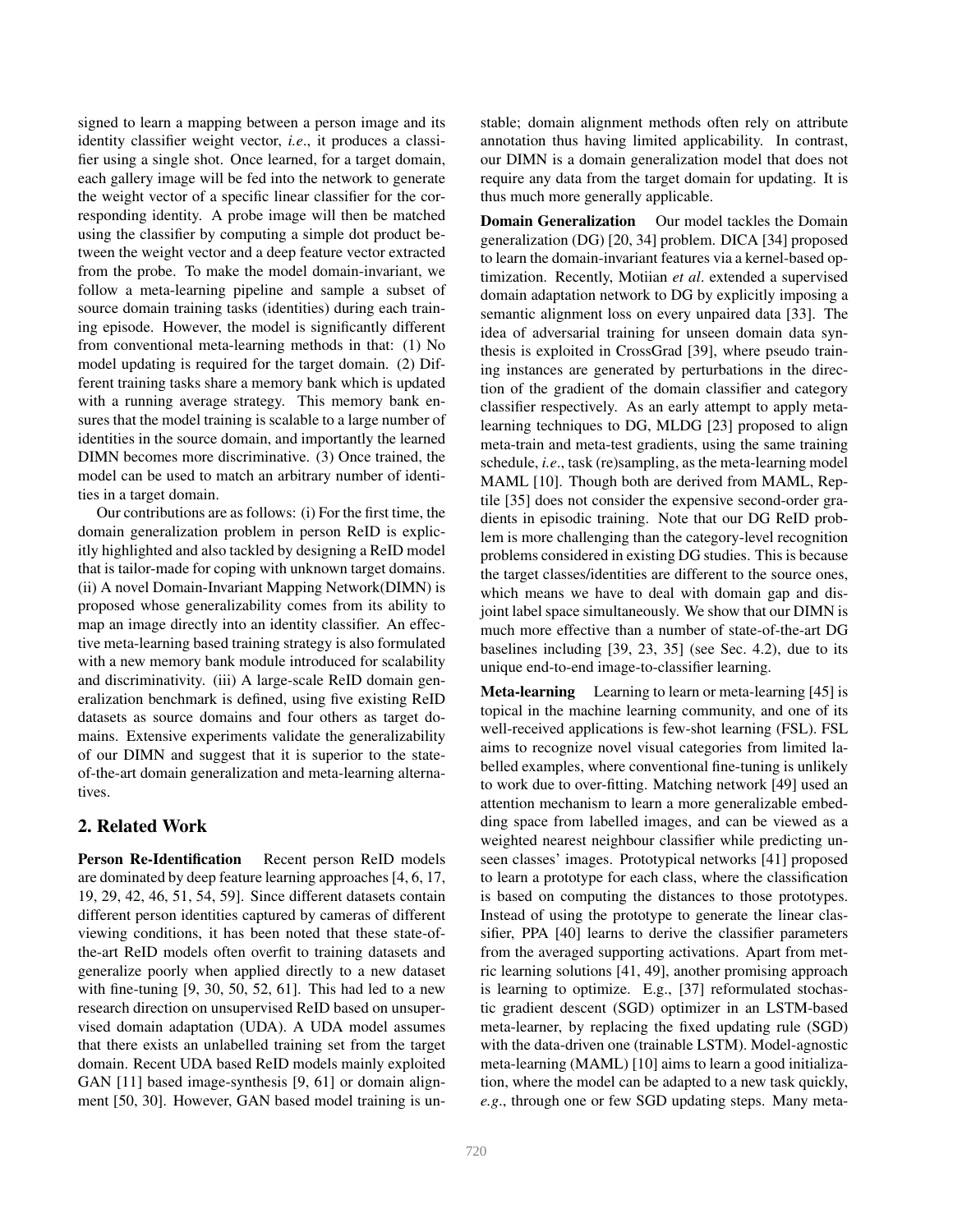

Figure 1. The proposed Domain-Invariant Mapping Network.

learning methods fix the number of classes during training and testing (typically 5-20), so they will have difficulties in scaling to ReID datasets with variable and much larger class numbers. Our DIMN is most closely related to the PPA model [40] in that both aim to predict classifier from a single image. However, our model learns an image-toclassifier mapping whilst PPA focuses on the much simpler task of feature-to-classifier mapping. Our experiments show that DIMN beats PPA by a large margin when applied to ReID (see Sec. 4.2).

# 3. Methodology

Overview We study a generalized person reidentification problem, where in the training stage, we have the access to M datasets (domains),  $\mathcal{D}_1$ ,  $\mathcal{D}_2$ , ... and  $\mathcal{D}_M$ , and each domain has its own label space (person identities). The trained model will be deployed directly to a new domain/dataset, and is expected to work without any further model update. To this end, we propose a Domain-Invariant Mapping Network(DIMN), illustrated in Fig. 1. The training images are organized into gallery and probe sets to simulate the testing scenario where a probe image is compared against a gallery set for matching. The proposed network consists of three modules: (1) Two weight-tied base networks, the encoding subnets, which serve as feature extractors for gallery and probe images respectively. (2) A hyper-network [15], namely mapping subnet, which takes the gallery image embedding as input and tunes it into the classifier's weight vector that represents the identity of the gallery image identity. (3) A memory bank that stores all classifiers in training domains. We will detail the design of each module in the following sections.

Encoding Subnet For the encoding subnet, we use MobilenetV2 [38] – a lightweight CNN with competitive performance compared to heavier alternatives such as ResNet [16] and Inception V3 [44]. We found it to be both more efficient and more effective for our large-scale DG ReID benchmark.

As shown in Fig. 1, the two Siamese encoding subnets in DIMN are used in the gallery and probe branches respectively. To generate the inputs for both branches, we follow a specific mini-batch sampling procedure. Assuming we have  $C$  unique identities in total in the aggregated  $M$  training domains, we sample  $C_b$  ( $C_b \ll C$ ) identities randomly for each mini-batch. For each identity  $l_i$ , we further sample two images, of which we assign one as gallery  $\tilde{x}_i$  and the other as probe  $x_i$ . Therefore, we have  $2C_b$  image/label pairs in a mini-batch, as illustrated in Fig. 2.

Assuming the encoding subnet produces a Ddimensional feature vector, the first training objective for DIMN is an identification loss for the total  $C$  identities, but over one mini-batch of  $C_b$  identities, denoted as  $\mathcal{L}_{id}$ ,

$$
\mathcal{L}_{\text{id}} = \sum_{i=1}^{C_b} \text{Cross\_Entropy}(l_i, \text{Softmax}(f_{\theta}(g_{\phi}(x_i)))) \quad (1)
$$

where  $x_i$  is the input image and  $l_i$  is the one-hot encod-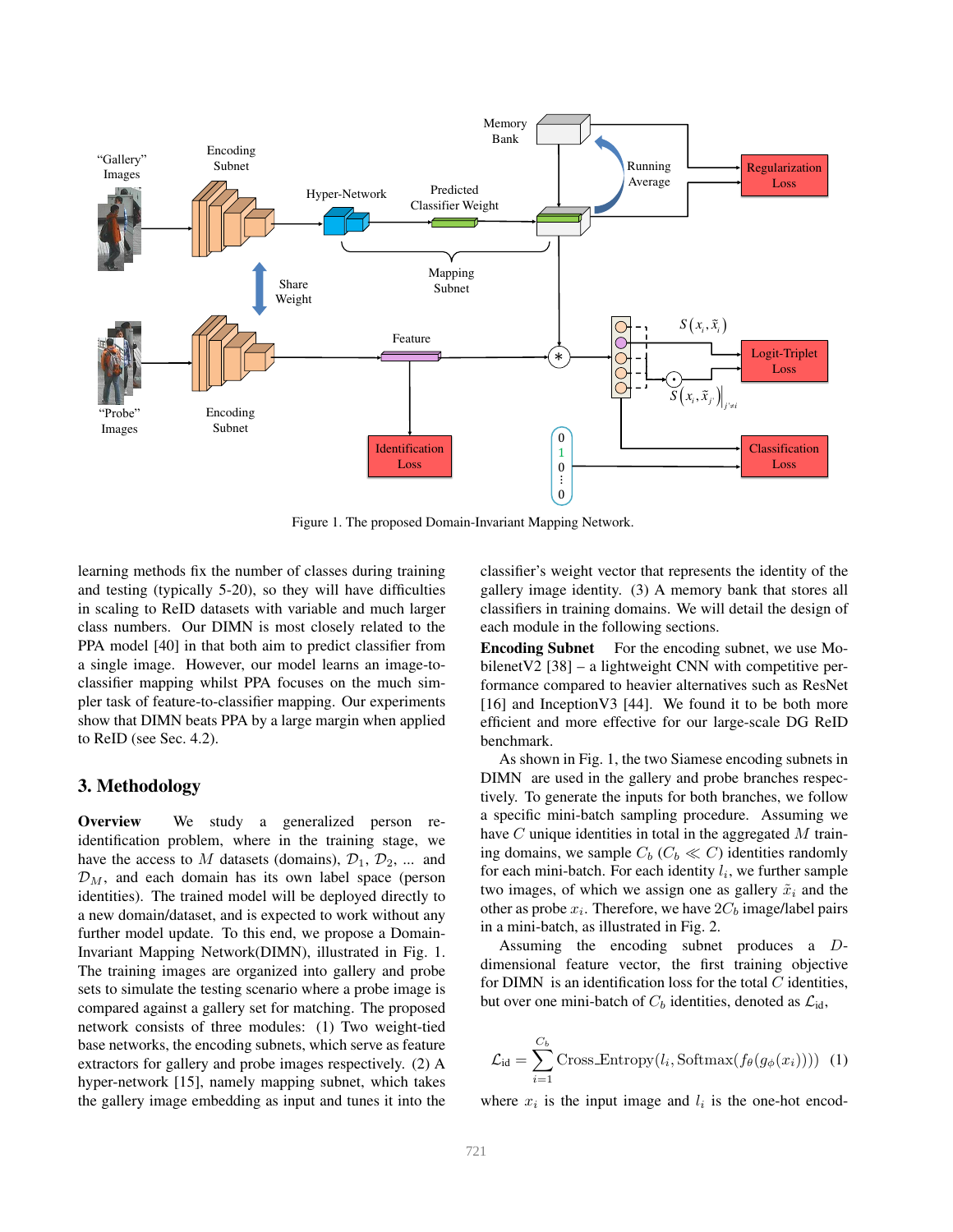

Figure 2. An illustration of the mini-batch sampling strategy.

ing of its label (a C-dimensional unit vector).  $g_{\phi}(\cdot)$  is the encoding subnet parameterized by  $\phi$ .  $f_{\theta}(\cdot)$  is the classifier parameterized by  $\theta$  where  $\theta \in \mathbb{R}^{\tilde{D} \times C}$ .

Mapping Subnet The deep feature vector, extracted from each gallery image using the encoding subnet, is then fed into a mapping subnet to compute a classifier weight vector for the corresponding identity. Formally, given an instance of the  $j$ th class from the gallery branch, denoted as  $\tilde{x}_j$ . Instead of learning the *j*th classifier weight vector  $\theta_{\cdot,j}$ as part of the model parameters, as in a conventional classification CNN, we *generate* it as a layer of the network using  $\tilde{x}_j$  as input. We thus have:

$$
\hat{\theta}_{\cdot,j} = h_{\omega}(g_{\phi}(\tilde{x}_j)),\tag{2}
$$

where the mapping subnet  $h_{\omega}(\cdot)$  can be understood as a hyper-network [15] since it generates the parameters for another neural network (the probe branch). Here we simply apply a multi-layer perceptron (MLP) as the basic architecture of our mapping subnet. Note that we omit the bias term in the weight generation for simplicity.

Given a gallery image  $\tilde{x}_j$ , and a probe image  $x_i$ , the mapping subnet generates an identity classifier weight vector  $\hat{\theta}_{\cdot,j}$  based on the gallery image,  $\tilde{x}_j$ . We then take the dot product of the generated classifier weight vector  $\theta_{\cdot,j}$ and the probe image feature  $g_{\phi}(x_i)$ , to produce a logit vector p whose elements corresponding the identity of  $\tilde{x}_i$ :  $p_j = h_{\omega}(g_{\phi}(\tilde{x}_j)) \cdot g_{\phi}(x_i)$ . Passing the vector p into a softmax layer then gives us the predicted probability of how likely the input identity  $x_i$  in the probe branch is matched with the identity  $\tilde{x}_j$  in the gallery branch. The ground truth label y for the matching network will be 1 if  $x_j$  matches with  $\tilde{x}_j$ , and 0 otherwise. y can then be used for computing a classification loss.

Note that the logit vector  $p$  is a  $C$ -dimensional vector which can be of very high-dimensionality with a large number of identities in the source domains. If we follow the standard meta-learning practice and reduce the dimensionality to the much smaller number  $C_b$ , the model training becomes tractable. However, we then lose the discriminative power: the mapping network is trained to perform a much easier task of classifying  $C_b$  people rather than  $C$ . To have the better of both worlds, we introduce memory bank to keep both scalability and discriminativity.

Memory Bank The memory bank is realized by a weight matrix  $W \in \mathbb{R}^{D \times C}$ . In one mini-batch, we feed  $C_b$ samples (one sample in each of  $C_b$  classes), denoted as  $[\tilde{x}_1, \tilde{x}_2, \dots, \tilde{x}_{C_b}]$ , to the gallery branch, after the encoding subnet  $g_{\phi}$  and the mapping subnet  $h_{\omega}$ , we have  $C_b$  predicted weight vectors,  $\{\hat{\theta}_{\cdot,j}, j = [1, 2, \dots, C_b]\}$ , stacked as a  $D \times C_b$  matrix  $\theta$ .

Since we know the identity of each of those  $C_b$  samples, we can locate its corresponding position in  $W$  and replace that column with the predicted weight vector. First, we make a full copy of W as  $\hat{W} \leftarrow W$ , and then carry out the replacement by,

$$
\hat{W}_{\cdot,L(j)} \leftarrow \hat{\theta}_{\cdot,j} \quad \forall j \in [1,2,\ldots,C_b],\tag{3}
$$

where  $L(j)$  is the function that retrieves the index of the jth sample's class label in the full label space. After the replacing operations, we define a new classification loss involving  $\hat{W}$  for the matching network,

$$
\mathcal{L}_{\text{mat}} = \sum_{i=1}^{C_b} \text{Cross\_Entropy}(y_i, \text{Softmax}(\hat{W}^T g_{\phi}(x_i)))
$$
\n(4)

where  $[x_1, x_2, \ldots, x_{C_b}]$  are probe branch inputs. Since a part of  $\hat{W}$  (*i.e.*, those  $C_b$  columns that have been replaced) is parameterized by  $\phi$  and  $\omega$ , minimizing Eq. 4 have an impact on these trainable variables.

We call the replacements  $\hat{W}$  as *online* memory, and the original memory bank W as *target* memory. In each iteration, we update the target memory by running average [14],

$$
W \leftarrow (1 - \alpha)W + \alpha \hat{W} \tag{5}
$$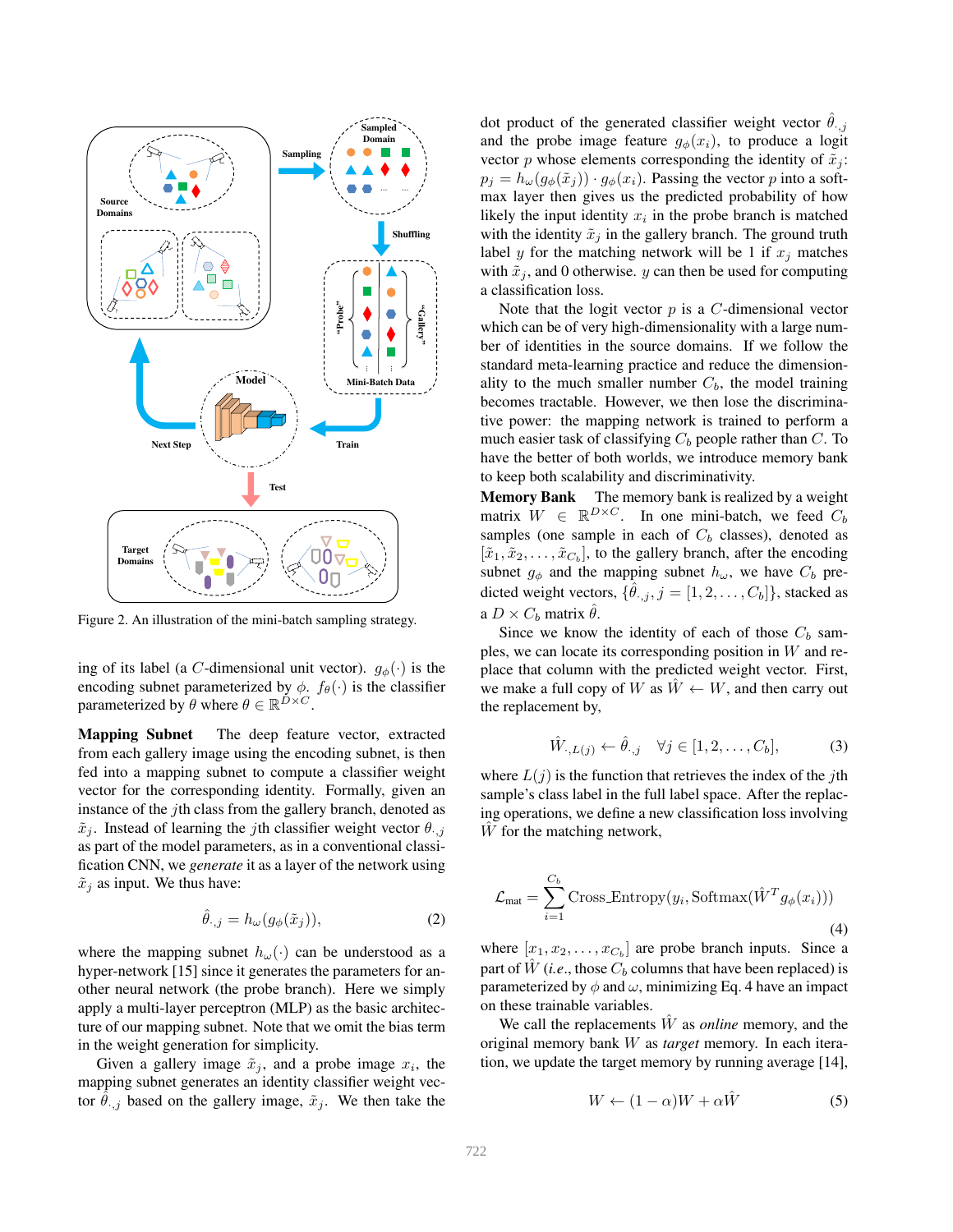It can be seen that, only for those identities/classes that appear in the mini-batch, their memory will be updated.

We find that two design choices further help stabilize the training: (i) We do column-wise  $\ell_2$  normalization on W, *i.e*., the generated classifiers are projected onto a unit hypersphere. (ii) We use  $W$  as a prior for the predicted classifiers, *i.e*., the predicted classifier from an instance should not be far away from its cached version in the memory bank, as the latter should be more reliable. To realize (ii), we simply add a regularization term,

$$
\mathcal{L}_{reg} = \sum_{j=1}^{C_b} ||W_{\cdot, L(j)} - \hat{\theta}_{\cdot, j}||_2^2
$$
 (6)

The regularization term,  $\mathcal{L}_{reg}$ , can also help the subnet generate a more stable prediction for each class. In addition,  $\mathcal{L}_{reg}$  implicitly lets both the online memory and target memory converge to the same vectors.

Training Objective We further introduce a specific triplet loss built on our matching network, named as logittriplet loss. As a by-product of building the mapping subset, for every instance in the probe branch,  $x_i$ , we can find its only positive pair  $\tilde{x}_i$  in the gallery and compute the logit:  $p = h_{\omega}(g_{\phi}(\tilde{x}_i)) \cdot g_{\phi}(x_i)$ , meanwhile, we can also find negative pairs by computing:  $n = h_{\omega}(g_{\phi}(\tilde{x}_j)) \cdot g_{\phi}(x_i)|_{j \neq i}$ among all the gallery identities. To further increase the negative pairs, we also include the cached 'identities' in the memory bank, thus negative pairs can be rewritten as  $n = \hat{W}_{\cdot,j'} \cdot g_{\phi}(x_i)|_{j' \neq i}, \, j' = [1, 2, ..., C].$  Both p and n will be further normalized to produce valid probabilities as the result of applying softmax function in Eq. 4. Denote the normalized p and n as  $S(x_i, \tilde{x}_i)$  and  $S(x_i, \tilde{x}_{j'})|_{j' \neq i}$ , respectively, which also means the similarity score or matching probability between the probe and gallery pairs. We can then adopt the following logit-triplet loss with the hard mining [17],

$$
\mathcal{L}_{\text{tri}} = \sum_{i=1}^{C_b} \max\left(0, \Delta + \max_{j' \neq i} S(x_i, \tilde{x}_{j'}) - S(x_i, \tilde{x}_i)\right) \tag{7}
$$

The model is trained in an end-to-end fashion and the full training objective  $\mathcal{L}_{\text{full}}$  is a weighted sum of Eq. 1, Eq. 4, Eq. 6, and Eq. 7.

$$
\mathcal{L}_{\text{full}} = \mathcal{L}_{\text{id}} + \lambda_1 \mathcal{L}_{\text{mat}} + \lambda_2 \mathcal{L}_{\text{reg}} + \lambda_3 \mathcal{L}_{\text{tri}} \tag{8}
$$

The training pipeline is summarized in Alg. 1.

Model Testing Trained in a meta-learning pipeline by sampling domains in each episode, both the encoding subnet  $(g_{\phi}(\cdot))$  and mapping subnet  $(h_{\omega}(\cdot))$  in our DIMN are supposed to be domain invariant. During the testing stage, given a query image  $x_i$ , and a gallery image  $\tilde{x}_j$ , we directly take the logits (or probability after the softmax layer) Algorithm 1 Training Domain-Invariant Mapping Network

**Input:**  $\mathcal{D}_1, \mathcal{D}_2, \dots$  and  $\mathcal{D}_M$ ;

- 1: for  $t = 1$  to Max Iter do
- 2: Sample a domain  $\mathcal{D}_l \in \{ \mathcal{D}_1, \mathcal{D}_2, ..., \mathcal{D}_M \}$
- 3: Sample  $\{(x_1, \tilde{x}_1, y_1), \ldots, (x_{C_b}, \tilde{x}_{C_b}, y_{C_b})\} \in \mathcal{D}_l$
- 4:  $\theta \leftarrow h_{\omega}(g_{\phi}(\tilde{x}))$
- 5: Construct online memory  $\hat{W}$  using Eq. 3
- 6: Calculate losses:  $\mathcal{L}_{id}$ ,  $\mathcal{L}_{mat}$ ,  $\mathcal{L}_{reg}$ , and  $\mathcal{L}_{tri}$
- 7: Optimize  $\mathcal{L}_{\text{full}}$  via the optimizer
- 8: Update target memory using Eq. 5
- 9: end for

| Domain                                                                               | Dataset      | # Train IDs |          | # Train images |           |  |
|--------------------------------------------------------------------------------------|--------------|-------------|----------|----------------|-----------|--|
|                                                                                      | CUHK02       |             | 1,816    | 7,264          |           |  |
|                                                                                      | CUHK03       |             | 1,467    | 14,097         |           |  |
| Source                                                                               | Duke         |             | 1,812    | 36,411         |           |  |
|                                                                                      | Market1501   | 1,501       |          | 29,419         |           |  |
|                                                                                      | PersonSearch | 11,934      |          | 34,574         |           |  |
| Domain                                                                               | Dataset      | # Test IDs  |          | # Test images  |           |  |
|                                                                                      |              | $#Pr.$ IDs  | #Ga. IDs | $#Pr.$ imgs    | #Ga. imgs |  |
|                                                                                      | <b>VIPeR</b> | 316         | 316      | 316            | 316       |  |
| Target                                                                               | PRID         | 100         | 649      | 100            | 649       |  |
|                                                                                      | <b>GRID</b>  | 125         | 900      | 125            | 1,025     |  |
|                                                                                      | i-LIDS       | 60          | 60       | 60             | 60        |  |
| $"D_{r}"$ Drober $"C_{2}"$ $C_{2}$ llary<br>Thula <sub>1</sub><br>Dotogat statistics |              |             |          |                |           |  |

Table 1. Dataset statistics. "Pr.": Probe; "Ga.":Gallery.

 $h_{\omega}(g_{\phi}(\tilde{x}_i)) \cdot g_{\phi}(x_i)$  as the ranking score. It is importantly to point out that: (1) Although it looks like a one-shot learning method, DIMN is a DG method as the model itself (*i.e*.,  $g_{\phi}(\cdot)$  and  $h_{\omega}(\cdot)$  is fixed once trained on source domain. (2) Conventional deep ReID models only have a encoding network  $g_{\phi}(\cdot)$ , and uses the Euclidean distance between  $g_{\phi}(x_i)$ and  $g_{\phi}(\tilde{x}_i)$  as the ranking score. Comparing to them, our DIMN has very similar inference cost during the testing stage.

## 4. Experiments

#### 4.1. Dataset and Settings

A Large-Scale ReID benchmark We introduce a largescale ReID benchmark to evaluate the domain generalization ability of a ReID model. We aim to simulate a real-world scenario where a ReID model is likely to be trained with all the public ReID datasets, in the hope that it can generalize well to an unseen domain. To this end, we deliberately use existing large-scale ReID datasets to form the source domains, and the smaller ones as target domains. More specifically, the source datasets include CUHK02 [26], CUHK03 [27], Market-1501 [57], DukeMTMC-ReID [60], and CUHK-SYSU PersonSearch [53]. All the images in these datasets, regardless of their original train/test splits, are used for model training. The test datasets/domains are VIPeR [13], PRID [18], GRID [31], and i-LIDS [58]. We evaluate the model performance on the standard testing split only, so our results are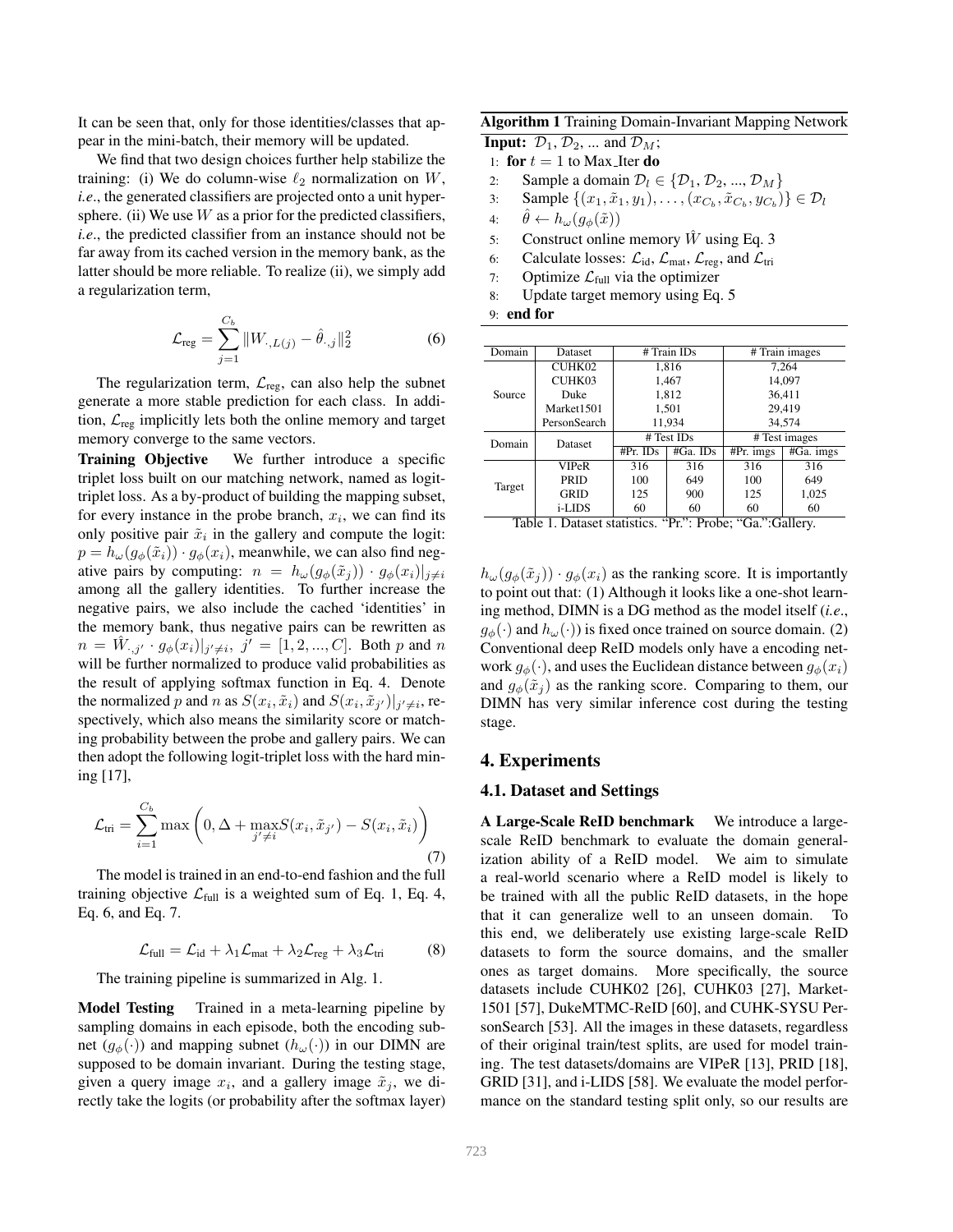directly comparable to prior reported results. The dataset details are listed in Table 1. Note that the total number of training identities is  $C = 18,530$  with 121,765 training images, much bigger than the size of each dataset alone.

Evaluation Protocols We follow the standard evaluation protocols on the testing datasets. For VIPeR, results on 5 random train/test splits, plus their swapped version are averaged, as mentioned in [12]. On PRID, in each trial, 100 randomly selected identities in view A are used as the probe set, while the corresponding 100 identities along with 549 unique identities in view B are used as the gallery. The average result of 10 trials is reported. On GRID, we follow the standard testing split recommended in [31]. On i-LIDS, we first split the dataset into training and test sets. In the testing split with  $r$  identities, we randomly select one image per identity for r identities as probe images, and randomly one of the remaining images from the corresponding identities to form the gallery set. Similar to the previous works, we do half split on the iLIDS dataset, yielding a testing split with  $r = 60$  in our experiment, and we repeat the testing procedure 10 times as well.

Implementation Details We use MobileNetV2 [38] as the encoding subnet, with width multiplier of 1.4. The output feature dimension is thus 1, 792. Our mapping subnet is composed of a single fully-connected (FC) layer. The output size is set to the same as the input size, as the dimension of the classifier weights should be the same as the feature dimension. The running average parameter  $\alpha = 0.5$  (Eq. 5). The logit-triplet loss margin (Eq. 7) is set to  $\Delta = 0.8$ . The weights for the classification loss and logit-triplet loss are set as equal, *i.e.*,  $\lambda_1 = \lambda_3 = 1$ , with regularization loss weight  $\lambda_2 = 0.01$  (Eq. 8). We implement our model in Tensorflow [1] and train it with a single Titan X GPU. The model is trained for a fixed 180, 000 iterations with batch size 64, which means in each iteration, we sample 32 person identities  $(C_b)$ ; each comes with 2 images, of which 32 images are used as "probe" while the remaining 32 images are used as "gallery". Exponential decay learning rate scheduling is used with initial rate 0.00035 and ending with 0.0001. Adam optimizer [21] is used for all experiments.

Evaluation Metrics Two commonly used evaluation metrics are used. The first is cumulative matching characteristics (CMC). We report the CMC at rank- $k$ , where  $k = 1, 5, 10$ , representing the ranking accuracy of the target identities in the top  $k$  results. The second metric is the mean average precision (mAP), which reflects the overall ranking quality rather than looking at top  $k$  positions only.

#### 4.2. Comparisons against state-of-the-art

Baselines We compare with a variety of baselines, including the domain aggregation baseline, meta-learning baselines PPA [40] and Reptile [35], and two domain generalization methods, MLDG [23] and CrossGrad [39]. In the

| <b>VIPeR Dataset</b>      | Type | rank-1                            | rank-5                                     | rank-10   | mAP             |
|---------------------------|------|-----------------------------------|--------------------------------------------|-----------|-----------------|
| Agg_MobileV2              | D    | 42.88%                            | 61.33%                                     | 68.86%    | 51.91%          |
| Agg_PCB $[43]$            | D    | 38.10%                            | 53.20%                                     | 59.30%    | 45.38%          |
| Agg_Align [56]            | D    | 42.78%                            | 63.67%                                     | 73.58%    | 52.94%          |
| PPA [40]                  | M    | 45.06%                            | 65.09%                                     | 72.66%    | 54.46%          |
| Reptile [35]              | M    | 22.06%                            | 39.43%                                     | 49.21%    | 31.33%          |
| <b>MLDG</b> [23]          | D    | 23.51%                            | 43.80%                                     | 52.47%    | 33.52%          |
| CrossGrad [39]            | D    | 20.89%                            | 39.05%                                     | 49.72%    | 30.40%          |
| Ours                      | Đ    | $\bar{5}\bar{1.2}\bar{3}\bar{\%}$ | $\bar{7}\bar{0}. \bar{1} \bar{9} \bar{\%}$ | $75.98\%$ | $60.12\%$       |
| <b>PRID Dataset</b>       | Type | rank-1                            | rank-5                                     | $rank-10$ | mAP             |
| Agg_MobileV2              | D    | 38.90%                            | 63.50%                                     | 75.00%    | 50.98%          |
| Agg_PCB [43]              | D    | 21.50%                            | 42.60%                                     | 49.70%    | 32.04%          |
| Agg_Align [56]            | D    | 17.20%                            | 33.40%                                     | 39.60%    | 25.50%          |
| <b>PPA</b> [40]           | M    | 31.90%                            | 61.10%                                     | 70.50%    | 45.26%          |
| Reptile [35]              | M    | 17.90%                            | 33.80%                                     | 44.10%    | 26.90%          |
| <b>MLDG</b> [23]          | D    | 24.00%                            | 48.00%                                     | 53.60%    | 35.36%          |
| CrossGrad [39]            | D    | 18.80%                            | 35.30%                                     | 46.00%    | 28.18%          |
| Ours                      | Đ    | $\bar{3}\bar{9.20}\bar{\%}$       | $67.00\%$                                  | $76.70\%$ | 51.95%          |
| <b>GRID Dataset</b>       | Type | rank-1                            | rank-5                                     | rank-10   | mAP             |
| Agg_MobileV2              | D    | 29.68%                            | 51.12%                                     | 60.24%    | 39.79%          |
| Agg_PCB [43]              | D    | 36.00%                            | 53.68%                                     | 63.28%    | 44.66%          |
| Agg_Align [56]            | D    | 15.92%                            | 33.52%                                     | 41.44%    | 24.67%          |
| <b>PPA</b> [40]           | М    | 26.88%                            | 50.48%                                     | 61.52%    | 37.98%          |
| Reptile [35]              | М    | 16.24%                            | 29.44%                                     | 38.40%    | 23.02%          |
| <b>MLDG</b> [23]          | D    | 15.76%                            | 31.12%                                     | 39.76%    | 23.57%          |
| CrossGrad <sup>[39]</sup> | D    | 8.96%                             | 22.08%                                     | 30.08%    | 16.00%          |
| Ours                      | Đ    | 29.28%                            | $\bar{5}\bar{3}.\bar{2}8\%$                | 65.84%    | $\bar{41.09\%}$ |
| iLIDS Dataset             | Type | rank-1                            | rank-5                                     | rank-10   | mAP             |
| Agg_MobileV2              | D    | 69.17%                            | 84.17%                                     | 88.83%    | 75.95%          |
| Agg_PCB [43]              | D    | 66.67%                            | 81.67%                                     | 86.83%    | 73.92%          |
| Agg_Align [56]            | D    | 63.83%                            | 89.17%                                     | 95.50%    | 74.69%          |
| <b>PPA</b> [40]           | M    | 64.50%                            | 83.75%                                     | 88.00%    | 72.73%          |
| Reptile [35]              | M    | 56.00%                            | 80.67%                                     | 89.83%    | 67.11%          |
| <b>MLDG</b> [23]          | D    | 53.83%                            | 78.67%                                     | 88.00%    | 65.18%          |
| CrossGrad <sup>[39]</sup> | D    | 49.67%                            | 74.17%                                     | 83.83%    | 61.29%          |
| Ours                      | Đ    | $\bar{7}\bar{0.17}\bar{\%}$       | $\bar{\bm{89.67\%}}$                       | $94.50\%$ | $\bar{78.39}\%$ |

Table 2. Comparison against state-of-the-art methods.

domain aggregation baseline, we assume there exists a universal model  $\theta_*$  which is effective for all domains. There are two versions: Agg MobileV2 uses the same MobileNetV2 backbone for fair comparison to our DIMN; Agg PCB uses the PCB model in [43], which has a ResNet50 backbone and achieved the best single dataset performance on Market-1501 and DukeMTMC-ReID so far; Agg Align uses the AlignReID model in [56] also based on ResNet50, suggesting to enhance the discriminitive ability by take advantage of the global branch and local branch. This domain aggregation baseline has been proven to be a very strong baseline in DG [22], especially given our big source domain size. Two meta-learning methods, PPA [40] and Reptile [35], are effective for alleviating over-fitting in few-shot learning-tolearn, and both can be adapted for the DG ReID problem here (unlike most others that require model updating). Existing Domain generalization baselines are the most relevant competitors, and we include two state-of-the-art methods in the comparison, namely MLDG [23] and CrossGrad [39]. We use "M" to denote the methods coming from the meta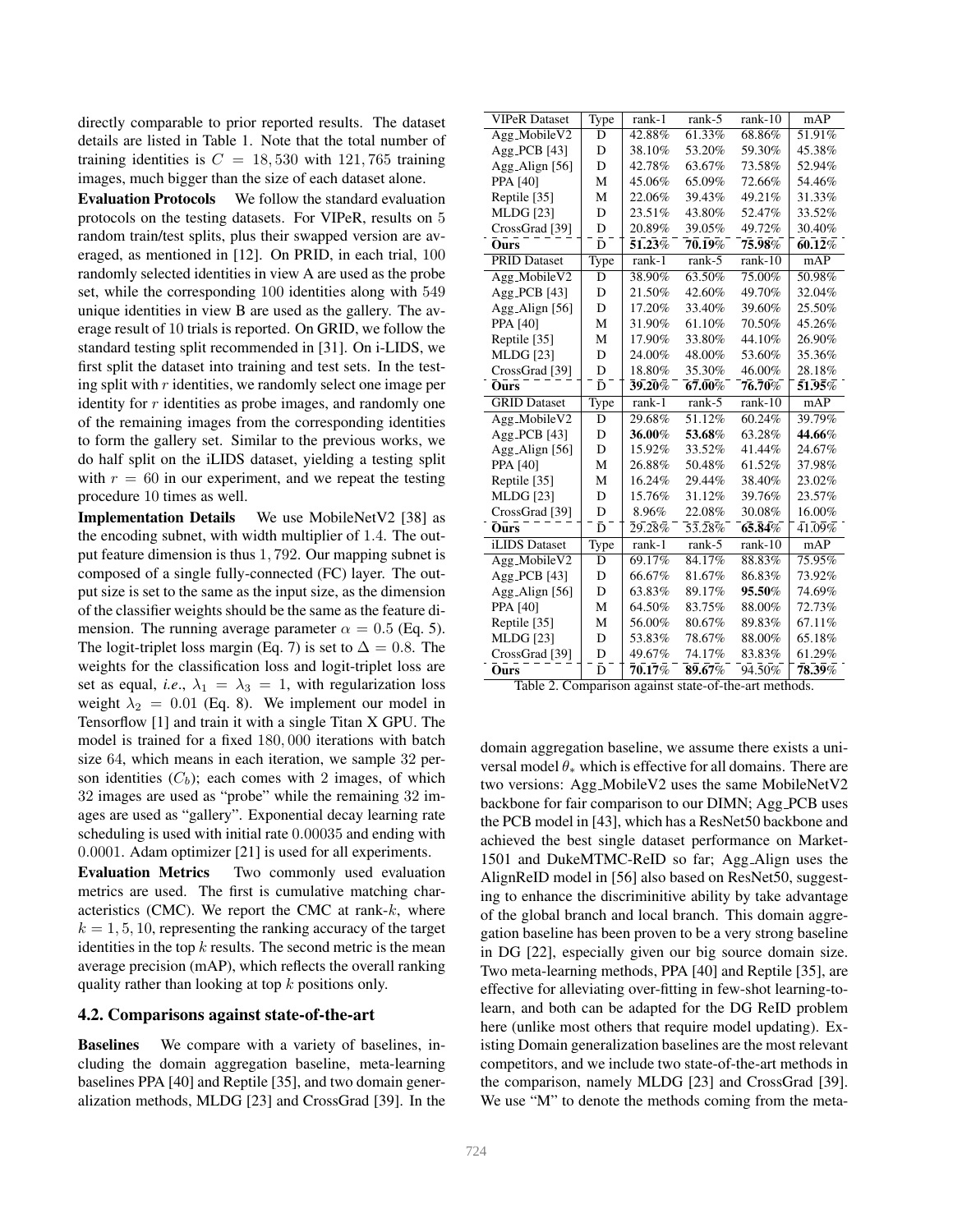learning community, while "D" indicates that the method is of a domain-generalization type.

Results We compare the proposed method with five baselines on the four target ReID datasets, VIPeR, PRID, GRID, and i-LIDS. ReID performance is listed in Table 2. The following observations can be made: (1): Overall, our method achieves the best result on all four target datasets among all compared methods. (2) The Aggregation baseline indeed is very strong, given a large and diverse set of source domains. Comparing the two versions with different backbone network, the lighter MobileNetV2 are clearly better over the state-of-the-art ReID models PCB [43] and AlignReID [56], except on GRID. Nevertheless, our DIMN consistently beats this strong baseline with the only exception of GRID. (3) PPA [40] is related to our method in that it also predicts classifier weight vector using a mapping network. However, the mapping network takes as input the feature output of an independently trained encoding network; this two-stage training strategy thus leads to sub-optimal solutions. Table 2 shows that with end-to-end training enabled by the hyper-network and memory bank modules introduced in our model, DIMN outperforms PPA significantly. (4) Cross-Grad [39] requires a domain label (in our case, the camera ID) and assumes that the source domains are controlled by a latent domain descriptor that spans the whole spectrum of all possible domains. This assumption is clearly invalid in the ReID case, resulting in very poor performance. (5) Both Reptile [35] and MLDG [23] are variants of a classic metalearning model MAML [10]. The results show that they all fail completely because they were originally designed for category-level recognition problems and unable to cope with both domain and identity changes.

Comparison against supervised/unsupervised baselines We also compare with the supervised and unsupervised state-of-the-art baselines published in the recent three years. The supervised and unsupervised settings are indicated by "S" and "U" respectively, whilst our domain generalization setting is "D". Note that both supervised and unsupervised settings require the use of the training splits of the target dataset, whilst our model does not, putting it at a big disadvantage. In addition, most compared methods also use a source domain for training and transfer. The results on the four datasets are shown in Tables 3, 4, 5, and 6 respectively. It is clear that our model, *despite not using any target domain data*, outperforms most of the competitors. Even when it is beaten by a supervised baseline, the margin is small. It is also noted that our DIMN significantly outperforms the state-of-the-art unsupervised ReID model [28] which needs additional attribute annotation in the source domain, as well as the unlabelled target domain training split. These results have great relevance when one builds a real-world ReID system: Our model is clearly the first choice because it is almost as good as the best supervised

| Method                                                           | Type | rank-1 | rank-5 | $rank-10$ | mAP    |
|------------------------------------------------------------------|------|--------|--------|-----------|--------|
| GatedSia [47]                                                    | S    | 37.80% | 66.90% | 77.40%    |        |
| DeepRank [5]                                                     | S    | 38.37% | 69.22% | 81.33%    |        |
| NullReid [55]                                                    | S    | 42.28% | 71.46% | 82.94%    |        |
| SiaLSTM [48]                                                     | S    | 42.40% | 68.70% | 79.40%    | 47.90% |
| Ensembles [36]                                                   | S    | 45.90% | 77.50% | 88.90%    |        |
| ImpTrpLoss [8]                                                   | S    | 47.80% | 74.40% | 84.80%    |        |
| GOG [32]                                                         | S    | 49.70% | 79.70% | 88.70%    |        |
| MTDnet [7]                                                       | S    | 47.47% | 73.10% | 82.59%    |        |
| OneShot [3]                                                      | S    | 34.30% |        |           |        |
| <b>SSM [2]</b>                                                   | S    | 53.73% |        | 91.49%    |        |
| <b>SSPR [24]</b>                                                 | S    | 26.50% | 50.51% | 62.18%    |        |
| <b>JLML</b> [28]                                                 | S    | 50.20% | 74.20% | 84.30%    |        |
| TJAIDL [50]                                                      | U    | 38.50% |        |           |        |
| <b>Ours</b>                                                      | D    | 51.23% | 70.19% | 75.98%    | 60.12% |
| Table 3. Comparative results against baselines on VIPeR dataset. |      |        |        |           |        |

'-' indicates result not reported.

| Method                                                                                                                                                                                                    | Type | rank-1 | $rank-5$ | $rank-10$ | mAP    |
|-----------------------------------------------------------------------------------------------------------------------------------------------------------------------------------------------------------|------|--------|----------|-----------|--------|
| NullReid [55]                                                                                                                                                                                             | S    | 29.80% | 52.90%   | 66.00%    |        |
| Ensembles [36]                                                                                                                                                                                            | S    | 17.90% | 40.00%   | 50.00%    |        |
| ImpTrpLoss [8]                                                                                                                                                                                            | S    | 22.00% |          | 47.00%    |        |
| MTDnet [7]                                                                                                                                                                                                | S    | 32.00% | 51.00%   | 62.00%    |        |
| OneShot <sup>[3]</sup>                                                                                                                                                                                    | S    | 41.40% |          |           |        |
| <b>TJAIDL</b> [50]                                                                                                                                                                                        | U    | 34.80% |          |           |        |
| Ours                                                                                                                                                                                                      | D    | 39.20% | 67.00%   | 76.70%    | 51.95% |
| $\mathbf{u} = \mathbf{v} + \mathbf{v}$ is point<br>T1117T<br>$\mathbf{1}$ $\mathbf{1}$<br>the contract of the contract of the contract of the contract of the contract of the contract of the contract of |      |        |          |           |        |

|  | Table 4. Comparative results against baselines on PRID dataset |  |
|--|----------------------------------------------------------------|--|
|  |                                                                |  |

| Ours             | D    | 29.28% | 53.28% | 65.84%    | 41.09% |
|------------------|------|--------|--------|-----------|--------|
| <b>JLML</b> [28] | S    | 37.50% | 61.40% | 69.40%    |        |
| <b>SSM [2]</b>   | S    | 27.20% |        | 61.20%    |        |
| GOG [32]         | S    | 24.70% | 47.00% | 58.40%    |        |
| Method           | Type | rank-1 | rank-5 | $rank-10$ | mAP    |
|                  |      |        |        |           |        |

Table 5. Comparative results against baselines on GRID dataset

| Method                                                             | Type | rank-1 | $rank-5$ | $rank-10$ | mAP    |  |
|--------------------------------------------------------------------|------|--------|----------|-----------|--------|--|
| Ensembles [36]                                                     | S    | 50.34% | 72.00%   | 82.50%    |        |  |
| ImpTrpLoss [8]                                                     | S    | 60.40% | 82.70    | 90.70%    |        |  |
| MTDnet [7]                                                         | S    | 58.38% | 80.35%   | 87.28%    |        |  |
| OneShot [3]                                                        | S    | 51.20% |          |           |        |  |
| <b>DSPSL</b> [25]                                                  | S    | 55.17% | 82.00%   | 90.67%    |        |  |
| Ours                                                               | D    | 70.17% | 89.67%   | 94.50%    | 78.39% |  |
| Table 6C<br>emperative results against beselines on i I IDS detect |      |        |          |           |        |  |

Table 6. Comparative results against baselines on i-LIDS dataset

models but can be used out-of-the-box for any unseen domain.

#### 4.3. Ablation Study

There are three important components in the proposed DIMN: the memory bank representing the global "identity" information, the running average updating strategy and the specifically designed logit-triplet loss built on the logit vector. To evaluate the contribution of each component, we compare our full model with three stripped-down versions, each of which is obtained by removing one component. Note that by removing the memory bank, we will also lose the running average updating strategy as the latter is built on top of the memory bank mechanism. In addition,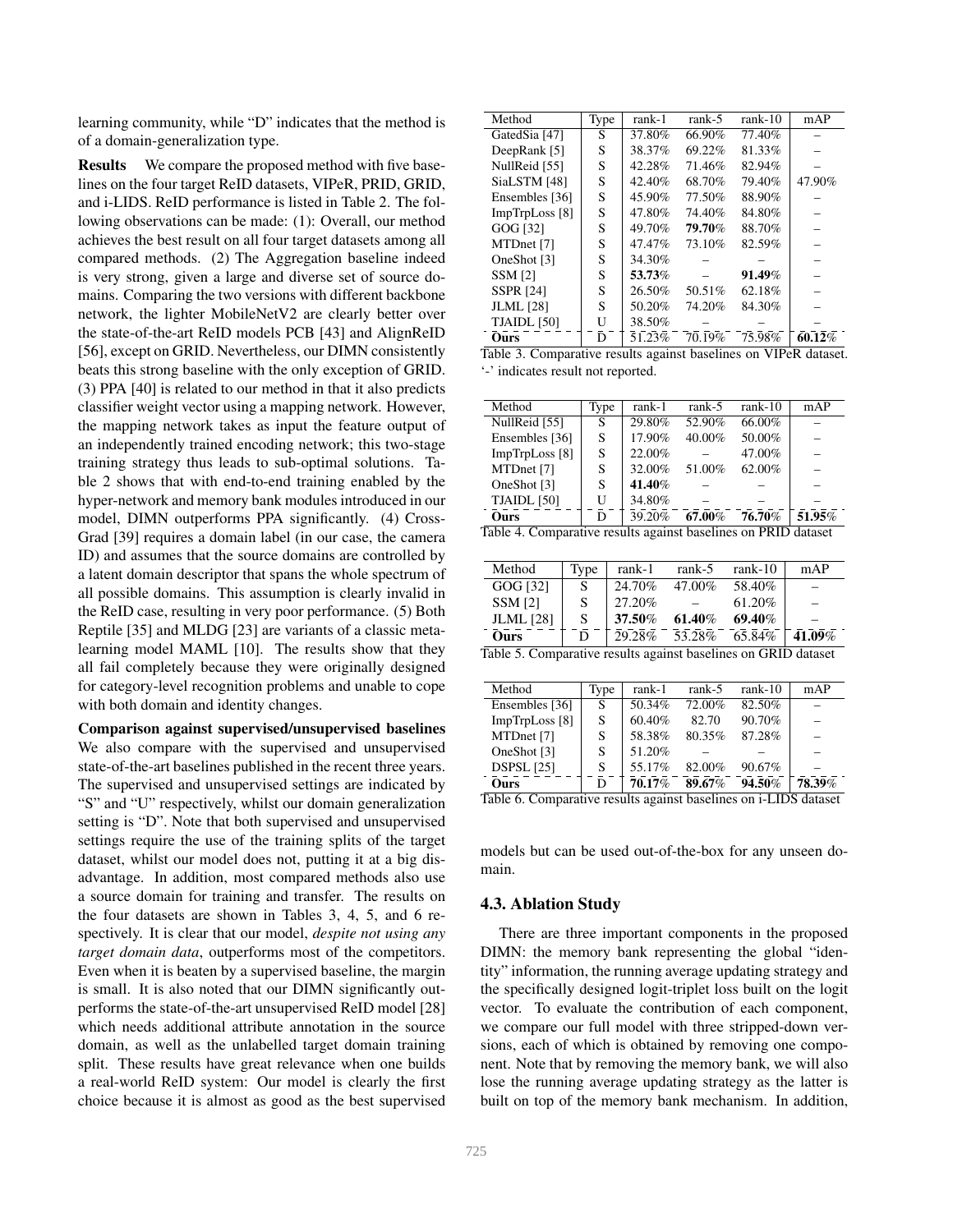| <b>VIPeR Dataset</b> | rank-1               | $rank-5$ | $rank-10$ | mAP    |
|----------------------|----------------------|----------|-----------|--------|
| w/o Memory bank      | 45.44%               | 67.44%   | 73.73%    | 55.49% |
| w/o Running average  | 50.03%               | 69.40%   | 74.40%    | 59.04% |
| w/o Logit-triplet    | 49.53%               | 68.29%   | 74.59%    | 58.29% |
| <b>Ours-full</b>     | $\overline{51.23\%}$ | 70.19%   | 75.98%    | 60.12% |
| <b>PRID Dataset</b>  | rank-1               | $rank-5$ | $rank-10$ | mAP    |
| w/o Memory bank      | 37.10%               | 58.20%   | 72.60%    | 48.27% |
| w/o Running average  | 36.50%               | 58.20%   | 67.20%    | 46.70% |
| w/o Logit-triplet    | 37.90%               | 63.60%   | 72.10%    | 49.75% |
| <b>Ours-full</b>     | 39.20%               | 67.00%   | 76.70%    | 51.95% |
| <b>GRID Dataset</b>  | rank-1               | rank-5   | $rank-10$ | mAP    |
| w/o Memory bank      | 30.08%               | 51.68%   | 60.64%    | 40.50% |
| w/o Running average  | 30.48%               | 53.20%   | 67.12%    | 41.49% |
| w/o Logit-triplet    | 32.88%               | 53.28%   | 63.52%    | 42.75% |
| <b>Ours-full</b>     | 29.28%               | 53.28%   | 65.84%    | 41.09% |
| iLIDS Dataset        | rank-1               | rank-5   | $rank-10$ | mAP    |
| w/o Memory bank      | 69.00%               | 87.17%   | 94.33%    | 77.05% |
| w/o Running average  | 67.67%               | 90.00%   | 94.00%    | 77.15% |
| w/o Logit-triplet    | 65.50%               | 84.50%   | 92.50%    | 74.40% |
| <b>Ours-full</b>     | $70.17\%$            | 89.67    | 94.50%    | 78.39% |

Table 7. Contributions of different components

without running average updating strategy means that we will use the weight prediction from the hyper-network to directly rewrite the memory. Table 7 shows that each component contributes the ReID performance. Among all the components, the memory bank seems to be the most critical one. Without it, our DIMN is down-graded to a conventional meta-learning method that sacrifices discriminativity in exchange for scalability.

#### 4.4. Qualitative Result

Some qualitative results are shown in Fig. 3. In this figure, the left column represents the probe images randomly sampled from the four testing datasets, while the remaining person images are the retrieved result using DIMN. From Fig. 3, it is clear to see that our method is able to distinguish the correct match from many impostors with similar appearances.



Figure 3. Retrieved result visualization on the four testing datasets.

### 4.5. Few-shot Learning on MiniImageNet

Although our DIMN is designed specifically for domaingeneralizable ReID, its meta-learning pipeline of sampling tasks and performing one-shot classification on each sampled task makes it suitable for generic one-shot recognition tasks. To demonstrate its applicability to other learning-tolearn problems, we repurpose DIMN for the popular 5-way 1-shot/5-shot MiniImageNet benchmark, used by most previous meta-learning works. Originally proposed in [49], MiniImageNet is a subset of the ImageNet ILSVRC-12 dataset. It contains 100 classes split into 64/16/20 for train/validation/test. Each class has 600 examples. We follow the same training split as mentioned in [49]. We adopt the same basenet (SimpleNet) with four convoluational blocks as in [49] and [40]. All compared methods use exactly the same basenet and data split for a fair comparison. Following the standard protocol, We evaluate our method and calculate the average 5-way 1-shot/5-shot accuracy with the 95% confidence interval of 1000 testing rounds. The performance of our methods against other baselines is summarized in Table 8. The results demonstrate that our method is fairly competitive even for category-level recognition.

| Mini-ImageNet                                            | $1$ -shot   | $5$ -shot          |  |  |  |  |
|----------------------------------------------------------|-------------|--------------------|--|--|--|--|
| Matching Network [49]                                    | 43.56±0.84% | 55.31±0.73%        |  |  |  |  |
| Meta-Learner LSTM [37]                                   | 43.44±0.77% | $60.00 \pm 0.71\%$ |  |  |  |  |
| Reptile [35]                                             | 47.07±0.26% | $62.74 \pm 0.37\%$ |  |  |  |  |
| <b>MAML</b> [10]                                         | 48.70±1.84% | 63.11 $\pm$ 0.92%  |  |  |  |  |
| <b>PPA [40]</b>                                          | 49.64±0.58% | $61.94 \pm 0.44\%$ |  |  |  |  |
| Ours                                                     | 50.74±0.54% | $63.13 \pm 0.42\%$ |  |  |  |  |
| Eary abot loaming results on MiniImegaMet<br>$T_2L1_2$ 0 |             |                    |  |  |  |  |

Table 8. Few-shot learning results on MiniImageNet

# 5. Conclusion

A domain-generalizable person re-identification (ReID) approach was proposed to enable a ReID model to be deployed out-of-the-box for any new camera network domain. Specifically, a novel deep ReID model termed Domain-Invariant Mapping Network (DIMN) was introduced. It has an encoding subnet to extract features from input images and a mapping subnet that predicts a classifier weight vector from a single input image. The two subnets are trained endto-end by using the mapping subnet as a hyper-network. The training follows a meta-learning pipeline to make the model domain invariant and generalizable to unseen domains. Thanks to a memory bank module, the training is scalable without sacrificing model discriminativity. Extensive experiments on a newly defined large-scale benchmark validated the effectiveness of our DIMN. The experiments also showed that domain generalization in Re-ID is a very hard problem and many existing domain generalization and meta-learning methods failed to beat the strong but naive domain aggregation baseline. However, given our promising results, and the practical value of a domain-agnostic Re-ID system, this is an important avenue for future work.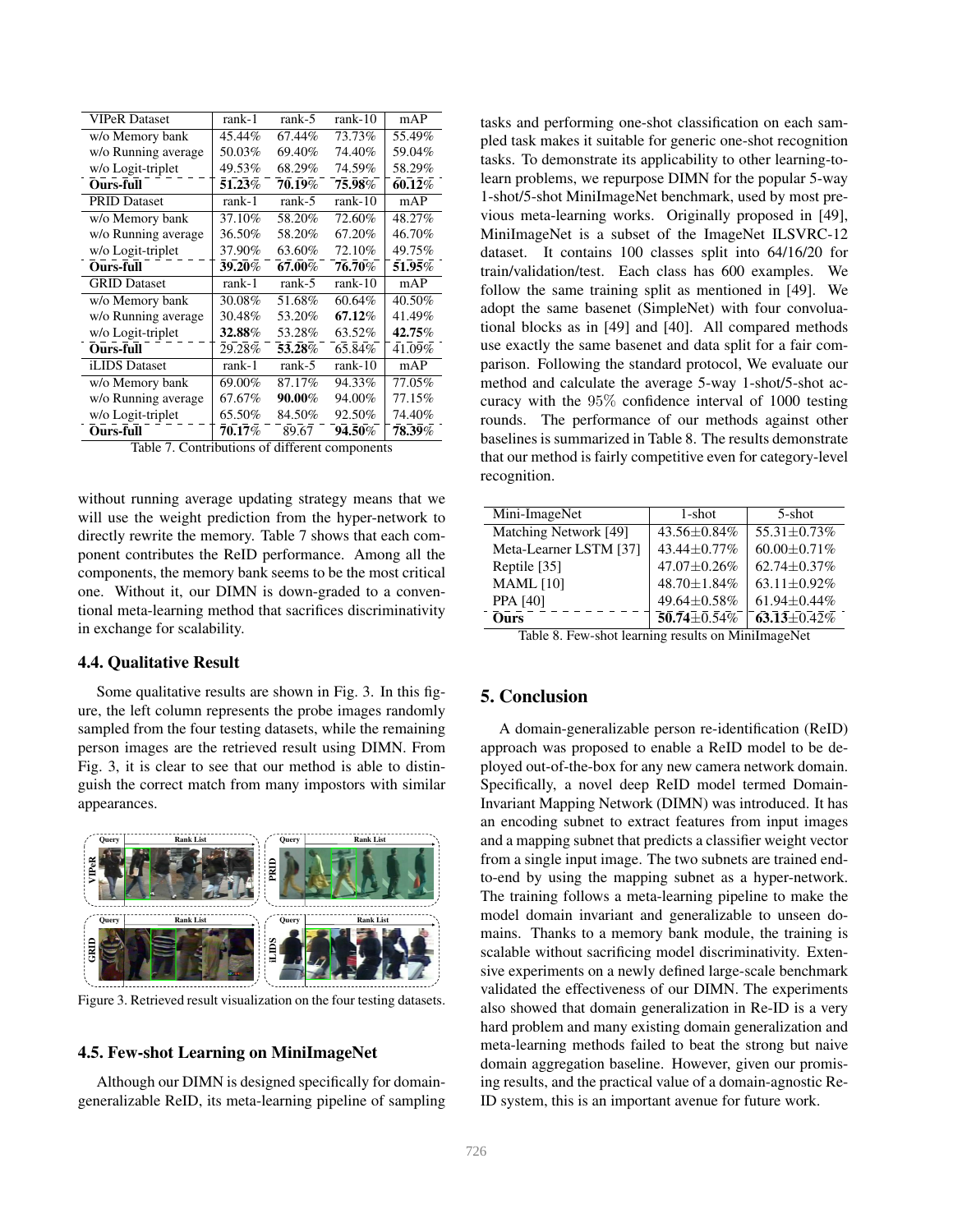## References

- [1] Martín Abadi, Paul Barham, Jianmin Chen, Zhifeng Chen, Andy Davis, Jeffrey Dean, Matthieu Devin, Sanjay Ghemawat, Geoffrey Irving, Michael Isard, et al. Tensorflow: a system for large-scale machine learning. In *OSDI*, 2016.
- [2] Song Bai, Xiang Bai, and Qi Tian. Scalable person reidentification on supervised smoothed manifold. In *CVPR*, 2017.
- [3] Slawomir Bak and Peter Carr. One-shot metric learning for person re-identification. In *CVPR*, 2017.
- [4] Xiaobin Chang, Timothy M Hospedales, and Tao Xiang. Multi-level factorisation net for person re-identification. In *CVPR*, 2018.
- [5] Shi-Zhe Chen, Chun-Chao Guo, and Jian-Huang Lai. Deep ranking for person re-identification via joint representation learning. *TIP*, 2016.
- [6] Weihua Chen, Xiaotang Chen, Jianguo Zhang, and Kaiqi Huang. Beyond triplet loss: A deep quadruplet network for person re-identification. In *CVPR*, 2017.
- [7] Weihua Chen, Xiaotang Chen, Jianguo Zhang, and Kaiqi Huang. A multi-task deep network for person reidentification. In *AAAI*, 2017.
- [8] De Cheng, Yihong Gong, Sanping Zhou, Jinjun Wang, and Nanning Zheng. Person re-identification by multi-channel parts-based cnn with improved triplet loss function. In *CVPR*, 2016.
- [9] Weijian Deng, Liang Zheng, Guoliang Kang, Yi Yang, Qixiang Ye, and Jianbin Jiao. Image-image domain adaptation with preserved self-similarity and domain-dissimilarity for person reidentification. In *CVPR*, 2018.
- [10] Chelsea Finn, Pieter Abbeel, and Sergey Levine. Modelagnostic meta-learning for fast adaptation of deep networks. *arXiv preprint arXiv:1703.03400*, 2017.
- [11] Ian Goodfellow, Jean Pouget-Abadie, Mehdi Mirza, Bing Xu, David Warde-Farley, Sherjil Ozair, Aaron Courville, and Yoshua Bengio. Generative adversarial nets. In *NIPS*, 2014.
- [12] Douglas Gray, Shane Brennan, and Hai Tao. Evaluating appearance models for recognition, reacquisition, and tracking. In *PETS*, 2007.
- [13] Douglas Gray and Hai Tao. Viewpoint invariant pedestrian recognition with an ensemble of localized features. In *ECCV*, 2008.
- [14] Shixiang Gu, Timothy P. Lillicrap, Ilya Sutskever, and Sergey Levine. Continuous deep q-learning with modelbased acceleration. In *ICML*, 2016.
- [15] David Ha, Andrew Dai, and Quoc V Le. Hypernetworks. *arXiv preprint arXiv:1609.09106*, 2016.
- [16] Kaiming He, Xiangyu Zhang, Shaoqing Ren, and Jian Sun. Deep residual learning for image recognition. In *CVPR*, 2016.
- [17] Alexander Hermans, Lucas Beyer, and Bastian Leibe. In defense of the triplet loss for person re-identification. *arXiv preprint arXiv:1703.07737*, 2017.
- [18] Martin Hirzer, Csaba Beleznai, Peter M. Roth, and Horst Bischof. Person re-identification by descriptive and discriminative classification. In *SCIA*, 2011.
- [19] Mahdi M. Kalayeh, Emrah Basaran, Muhittin Gökmen, Mustafa E. Kamasak, and Mubarak Shah. Human semantic parsing for person re-identification. In *CVPR*, 2018.
- [20] Aditya Khosla, Tinghui Zhou, Tomasz Malisiewicz, Alexei A Efros, and Antonio Torralba. Undoing the damage of dataset bias. In *ECCV*, 2012.
- [21] Diederik P Kingma and Jimmy Ba. Adam: A method for stochastic optimization. *arXiv preprint arXiv:1412.6980*, 2014.
- [22] Da Li, Yongxin Yang, Yi-Zhe Song, and Timothy M Hospedales. Deeper, broader and artier domain generalization. In *ICCV*, 2017.
- [23] Da Li, Yongxin Yang, Yi-Zhe Song, and Timothy M Hospedales. Learning to generalize: Meta-learning for domain generalization. In *AAAI*, 2017.
- [24] Jiawei Li, Andy J Ma, and Pong C Yuen. Semi-supervised region metric learning for person re-identification. *IJCV*, 2018.
- [25] Kai Li, Zhengming Ding, Sheng Li, and Yun Fu. Discriminative semi-coupled projective dictionary learning for lowresolution person re-identification. In *AAAI*, 2018.
- [26] Wei Li and Xiaogang Wang. Locally aligned feature transforms across views. In *CVPR*, 2013.
- [27] Wei Li, Rui Zhao, Tong Xiao, and Xiaogang Wang. Deepreid: Deep filter pairing neural network for person reidentification. In *CVPR*, 2014.
- [28] Wei Li, Xiatian Zhu, and Shaogang Gong. Person reidentification by deep joint learning of multi-loss classification. In *IJCAI*, 2017.
- [29] Wei Li, Xiatian Zhu, and Shaogang Gong. Harmonious attention network for person re-identification. In *CVPR*, 2018.
- [30] Shan Lin, Haoliang Li, Chang-Tsun Li, and Alex Chichung Kot. Multi-task mid-level feature alignment network for unsupervised cross-dataset person re-identification. In *BMVC*, 2018.
- [31] Chen Change Loy, Tao Xiang, and Shaogang Gong. Timedelayed correlation analysis for multi-camera activity understanding. *IJCV*, 2010.
- [32] Tetsu Matsukawa, Takahiro Okabe, Einoshin Suzuki, and Yoichi Sato. Hierarchical gaussian descriptor for person reidentification. In *CVPR*, 2016.
- [33] Saeid Motiian, Marco Piccirilli, Donald A Adjeroh, and Gianfranco Doretto. Unified deep supervised domain adaptation and generalization. In *ICCV*, 2017.
- [34] Krikamol Muandet, David Balduzzi, and Bernhard Schölkopf. Domain generalization via invariant feature representation. In *ICML*, 2013.
- [35] Alex Nichol, Joshua Achiam, and John Schulman. On firstorder meta-learning algorithms. *CoRR*, 2018.
- [36] Sakrapee Paisitkriangkrai, Chunhua Shen, and Anton Van Den Hengel. Learning to rank in person re-identification with metric ensembles. In *CVPR*, 2015.
- [37] Sachin Ravi and Hugo Larochelle. Optimization as a model for few-shot learning. In *ICLR*, 2017.
- [38] Mark Sandler, Andrew Howard, Menglong Zhu, Andrey Zhmoginov, and Liang-Chieh Chen. Mobilenetv2: Inverted residuals and linear bottlenecks. In *CVPR*, 2018.